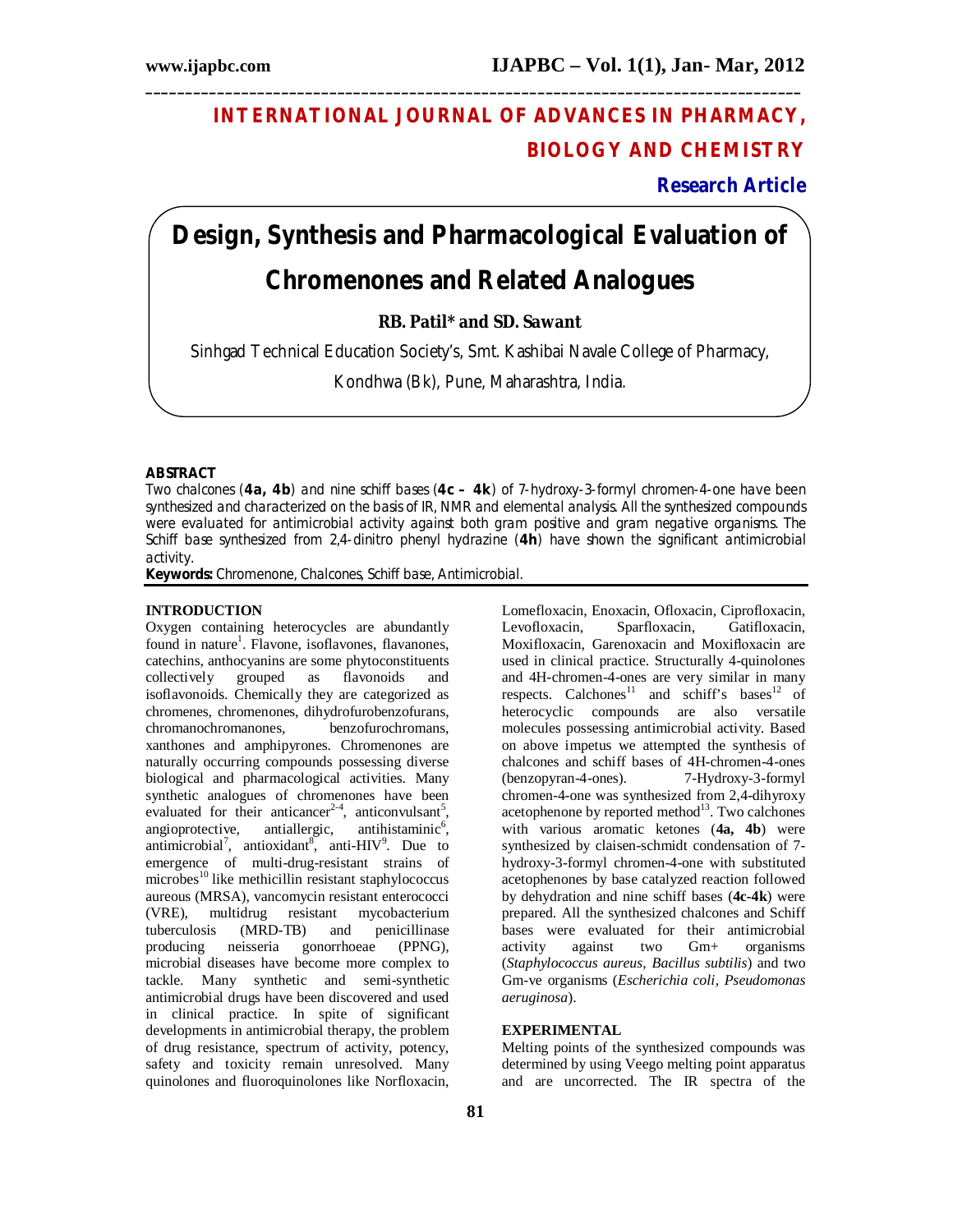synthesized compounds were recorded using KBr pellet method in the range of  $4000-500$  cm<sup>-1</sup> on Shimadzu IR-Affinity 1800 Fourier Transform IR Spectrophotometer, and frequencies were recorded in wave numbers. <sup>1</sup>H NMR (400 MHz) spectra was<br>recorded on Varian Mercury-300 NMR Mercury-300 NMR spectrometer using CDCl<sub>3</sub>. Chemical shifts  $(\delta)$  are reported in parts per million (ppm) down field from internal reference TMS. Purity of the compounds were checked by thin layer chromatography using silica gel-G coated aluminium plates (Merck, 60F-254) as stationary phase, n-hexane : ethyl acetate as mobile phase.

#### **Preparation of 2,4-dihydroxyacetophenone (Resacetophenone)<sup>14</sup>**

2,4-dihydroxyacetophenone was synthesized by reported method. Briefly, the synthesis was carried out by dissolving freshly fused and powdered zinc chloride (0.24 mole) in 32 ml of glacial acetic acid by heating in sand bath. Dry resorcinol (0.2 mole) was added with stirring at  $140<sup>0</sup>C$ . The solution was heated until it just begins to boil and kept for 20 minutes at  $150^{\circ}$ C. Dilute HCl (1:1) was added to the mixture and the solution was cooled to  $5^{\circ}$ C. The separated product was filtered and washed with dilute HCl. The product was recrystallised from hot water. The physical data of synthesized compounds are given in Table 1.

#### **Preparation of 7-hydroxy-3-formyl chromen-4 one**

In dry DMF  $(60 \text{ ml})$  in three neck flask, POCl<sub>3</sub> (37.5 ml) was added slowly with vigorous stirring at  $50^{\circ}$ C. Heating and stirring was continued for 2 hrs at  $45-55$  <sup>o</sup>C. The solution of resacetophenone (9.12 gm) in DMF (12.5 ml) was then slowly added with stirring at 50 $\mathrm{^0C}$  and stirring was continued for 2 hrs. After cooling the mixture was kept overnight at room temperature and diluted slowly by adding ice cold water (250 ml) and was stirred againg for 6hrs. The red crystalline product separated was filtered and recrystallised from alcohol.

#### **Preparation of chalcones (4a, 4b)**

Chalcones were prepared by reaction of equimoles of 7-Hydroxy-3-formyl chromen-4-one and substituted acetophenones. 7-Hydroxy-3-formyl chromen-4-one (0.01 mole) was dissolved in 5 ml methanol. Substituted acetophenone (0.01 mole) was added with constant stirring. 10 ml of 50% NaOH was added to it with stirring over 10-15 minutes. The mixture was poured over crushed ice with stirring. The resulting solution was acidified with concentrated HCl. The product obtained was filtered and recrystallised from methanol. Spectral data of synthesized compounds is given in table 2

**\_\_\_\_\_\_\_\_\_\_\_\_\_\_\_\_\_\_\_\_\_\_\_\_\_\_\_\_\_\_\_\_\_\_\_\_\_\_\_\_\_\_\_\_\_\_\_\_\_\_\_\_\_\_\_\_\_\_\_\_\_\_\_\_\_\_\_\_\_\_\_\_\_\_\_\_\_\_\_\_\_\_**

Schiff bases were prepared by reaction of equimoles of 7-Hydroxy-3-formyl chromen-4-one and various amines. 7-Hydroxy-3-formyl chromen-4-one (0.01 mole) was dissolved in 5 ml methanol. Amine (0.01 mole) was added with constant stirring. To the resulting mixture 2-4 drops of concentrated  $H_2SO_4$  was added and the mixture was refluxed for 1-2 hrs. After completion of reaction mixture was poured over crushed ice with stirring. The product obtained was filtered and recrystallised from methanol.

#### **Spectral characteristics of synthesized compounds**

**4a:** FT-IR (KBr pellet, cm<sup>-1</sup>) 3221 (O-H str), 1600 (C=C str), 1640 (C=O str), <sup>1</sup>H NMR (CDCl<sub>3</sub>,  $\delta$ ppm) 6.279 (d, -CH=, 1H), 6.61 (d, Ar-H, 1H), 6.85 (d, Ar-H, 1H), 7.04-7.96 (m, Ar-H, 6H), 7.72 (d, -CH=, 1H), 7.76 (d, -CH=, 1H), 5.35 (s, -OH, 1H); Anal Calcd. for C<sub>18</sub>H<sub>12</sub>O<sub>4</sub>: C (73.97%), H (4.14%), O (21.9%); Found: C (73.87%); H (4.15%); O (21.68%).

**4b:** FT-IR (KBr pellet, cm-1 ) 3302 (O-H str), 1606 (C=C str), 1701 (C=O str), <sup>1</sup>H NMR (CDCl<sub>3</sub>,  $\delta$ ppm) 5.35 (s, -OH, 3H), 6.38-6.69 (m, Ar-H, 5H), 7.22 (d, -CH=, 1H), 7.76 (d, -CH=, 1H0, 7.96 (m, Ar-H, 2H); Anal Calcd. for  $C_{18}H_{12}O_6$ : C (66.67%), H (3.73%), O (29.6%); Found: C (65.71%); H (4.15%); N (30.14%).

**4c:** FT-IR (KBr pellet, cm-1 ) 3446 (O-H str), 1620 (C=O str), 1510 (C=N str) 3309 (N-H str) <sup>1</sup>H NMR (CDCl3, δ ppm) 5.4 (s, -OH, 1H), 6.45-7.96 (m, Ar-H, 4H), 7.0 (s, -NH-, 1H), 8.56 (s, -NH2, 2H), 8.83 (s, -CH=, 1H); Anal Calcd. for  $C_{11}H_9N_3O_3S$ : C (50.18%), H (3.45%), N (15.96%), O (18.23%), S (12.18%) ; Found: C (51.56%); H (4.15%); N (15.80%); O (18.79%); S (9.7%).

**4d:** FT-IR (KBr pellet, cm-1 ) 3385 (O-H str), 1625  $(C=O \text{ str})$ , 1625  $(C=N \text{ str})$  3221  $(N-H \text{ str})$  <sup>1</sup>H NMR (CDCl3, δ ppm) 5.3 (s, -OH, 1H), 6.45-7.96 (m, Ar-H, 4H), 7.0 (s, -NH-, 1H), 6.0 (s, -NH2, 2H), 8.83 (s, -CH=, 1H); Anal Calcd. for  $C_{11}H_9N_3O_4$ : C (53.44%), H (3.67%), N (17%), O (25.89%); Found: C (53.89%); H (4.10%); N (16.99%); O  $(25.02\%)$ .

**4e:** FT-IR (KBr pellet, cm-1 ) 3219 (O-H str), 1618 (C=O str), 1610 (C=N str), <sup>1</sup>H NMR (CDCl<sub>3</sub>,  $\delta$ ppm) 5.3 (s, -OH, 1H), 6.45-7.96 (m, Ar-H, 4H), 7.0 (s, -NH-, 1H), 6.0 (s, -NH2, 2H), 8.83 (s, -CH=, 1H); Anal Calcd. for  $C_{10}H_8N_2O_3$ : C (58.82%), H (3.95%), N (13.72%), O (23%); Found: C (57.78%); H (4.15%); N (14.10%); O (23.97%).

**4f:** FT-IR (KBr pellet, cm-1 ) 3400 (O-H str), 1624 (C=O str),  $1508$  (C=N str), <sup>1</sup>H NMR (CDCl<sub>3</sub>,  $\delta$ ppm) 5.35 (s, -OH, 1H), 6.45-6.69 (m, Ar-H, 2H), 7.0 (s, -NH2, 2H), 7.58-7.96 (m, Ar-H, 2H), 6.8 (s, -CH=, 1H), 9.1 (s, -OH, 1H); Anal Calcd. for  $C_{10}H_7NO_4$ : C (58.54%), H (3.44%), N (6.83%), O

#### **Preparation of Schiff bases (4c – 4k)**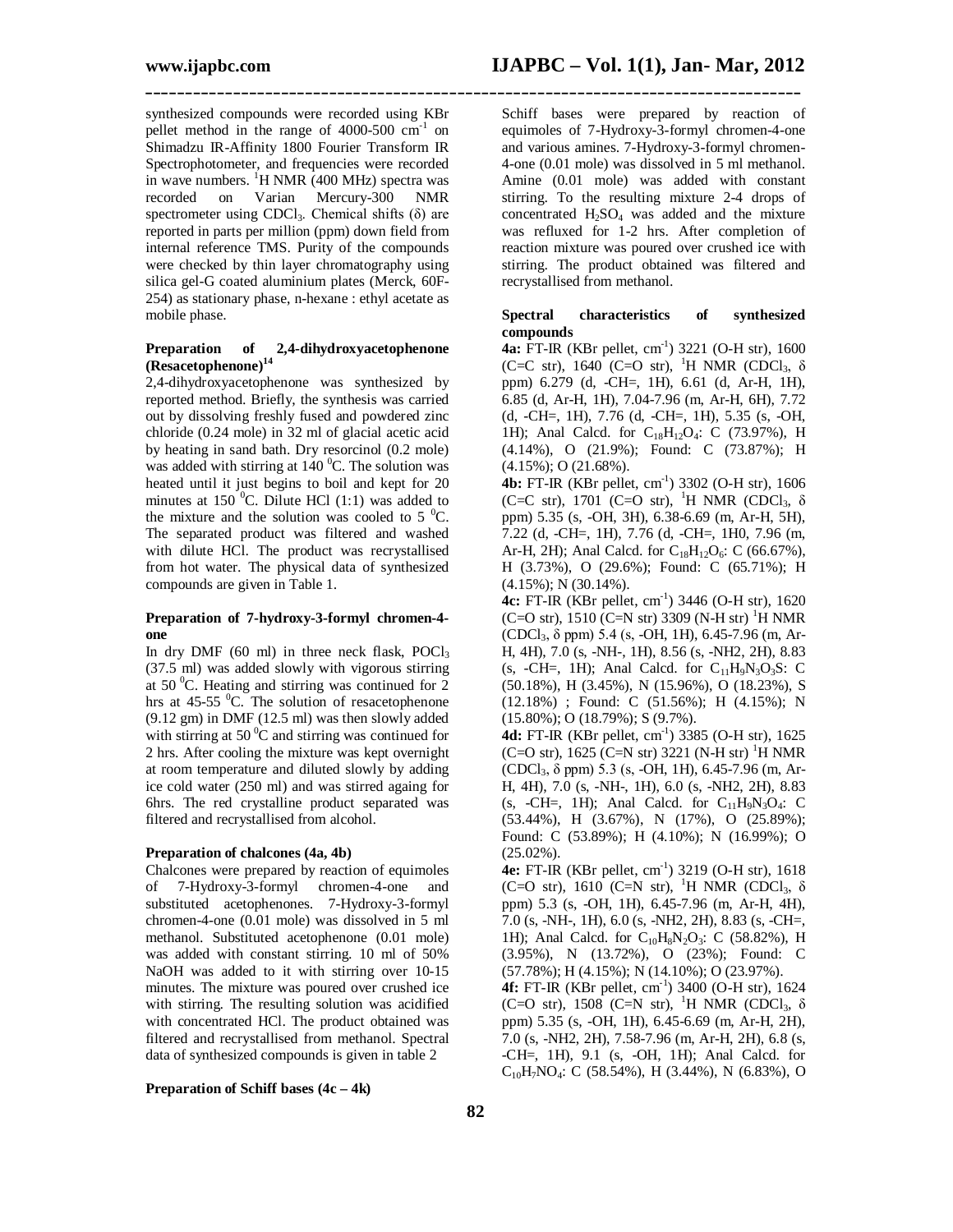**\_\_\_\_\_\_\_\_\_\_\_\_\_\_\_\_\_\_\_\_\_\_\_\_\_\_\_\_\_\_\_\_\_\_\_\_\_\_\_\_\_\_\_\_\_\_\_\_\_\_\_\_\_\_\_\_\_\_\_\_\_\_\_\_\_\_\_\_\_\_\_\_\_\_\_\_\_\_\_\_\_\_**

(31.19%); Found: C (58.50%); H (4.15%); N(6.83%); O (30.52%)

**4g:** FT-IR (KBr pellet, cm-1 ) 3446 (O-H str), 1624 (C=O str), 161508 (C=N str), <sup>1</sup>H NMR (CDCl<sub>3</sub>, δ ppm) 5.4 (s, -OH, 1H), 6.45-7.96 (m, Ar-H, 9H), 7.5 (s, -CH=, 1H); Anal Calcd. for  $C_{16}H_{11}NO_3$ : C (72.45%), H (4.18%), N (5.28%), O (18.09%); Found: C (71.56%); H (4.15%); N (4.10%); O (20.19%).

**4h:** FT-IR (KBr pellet, cm-1 ) 3400 (O-H str), 1650 (C=O str), <sup>1</sup>H NMR (CDCl<sub>3</sub>,  $\delta$  ppm) 5.35 (s, -OH, 1H), 6.45-7.9 (m, Ar-H, 5H), 7.0 (s, -NH-, 1H), 8.83 (s, -CH=, 1H), 8.4 (s Ar-H, 1H), 8.8 (d, Ar-H, 1H); Anal Calcd. for  $C_{16}H_{10}N_4O_7$ : C (51.9%), H (2.72%), N (15.13%), O (30.25%); Found: C (50.65%); H (3.11%), N (15.56%), O (30.68%).

**4i:** FT-IR (KBr pellet, cm-1 ) 3275 (O-H str), 1699 (C=O str), 1471 (C=N str), <sup>1</sup>H NMR (CDCl<sub>3</sub>,  $\delta$ ppm) 5.35 (s, -OH, 1H), 6.45-7.9 (m, Ar-H, 6H), 7.5 (s, -CH=, 1H), 8.89 (d, Ar-H, 2H); Anal Calcd. for  $C_{16}H_{10}N_2O_4$ : C (65.31%), H (3.43%), N (9.52%), O (21.75%); Found: C (65.98%); H ( 4.15%) ; N (9.88%); O (19.99%).

**4j:** FT-IR (KBr pellet, cm-1 ) 3387 (O-H str), 1625 (C=O str),  $1504$  (C=N str), <sup>1</sup>H NMR (CDCl<sub>3</sub>,  $\delta$ ppm) 5.35 (s, -OH, 1H), 6.45-7.9 (m, Ar-H, 6H), 7.5 (s, -CH=, 1H), 8.0 (d, Ar-H, 1H); Anal Calcd. for  $C_{16}H_{10}N_2O_5$ : C (61.94%), H (3.25%), N (9.03%), O (25.78%); Found: C (61.99%); H (3.30%); N (9.03%); O (25.68%).

**4k:** FT-IR (KBr pellet, cm-1 ) 3483 (O-H str), 1631  $(C=O \text{ str})$ , 1504  $(C=N \text{ str})$ , 1597 (N-O str), <sup>1</sup>H NMR (CDCl3, δ ppm) 5.35 (s, -OH, 1H), 6.45-7.9 (m, Ar-H, 6H), 7.5 (s, -CH=, 1H), 8.0 (d, Ar-H, 2H); Anal Calcd. for  $C_{16}H_{10}N_2O_5$ : C (61.94%), H (3.25%), N (9.03%), O (25.78%); Found: C (61.93%); H (3.20%); N (9.12%); O (25.75%).

#### **Antimicrobial activity**

The antimicrobial activity of all the synthesized compounds (**4a – 4k**) were examined against different Gram-positive (*Bacillus subtilis and Staphylococcus aureus*) and Gram-negative (*Escherichia coli and Pseudomonas aeruginosa*) by measuring zone of inhibition. The antimicrobial activity was performed by agar cup plate method at the concentration level of 100µg/ml. Streptomycin was used as standard drug at a concentration of 100µg/ml. Nutrient agar was used as culture media for antibacterial activity. 24 hrs old culture of bacterial pathogen was placed in nutrient agar and spread throughout the plate by spread plate technique. Wells were bored using sterile borer at equidistance. The plates were kept at room temperature for 30 minutes. The test compounds, standard and control was placed in respective wells and plates were incubated at  $37<sup>0</sup>C$  for  $36$  hrs. Zone of inhibition was measured by zone reader. The results are given in table 2.

#### **Evaluation of physical properties**

Computational study for prediction of ADME properties of the molecules was performed by determination of lipophilicity, TPSA and other simple molecular descriptors. Each structure was fully geometry optimized using the Chem 3D Pro 11.0 by MM2 force field. Various molecular descriptors were then computed by using molinspiration<sup>15</sup> tool and TSAR software. The data is given in Table 1.

#### **RESULT AND DISCUSSION**

All the synthesized compounds have been characterized by IR,  $^{1}$ H NMR spectral data and elemental analysis and were evaluated for their antimicrobial activity against Gram positive and Gram negative organisms. Compound **4h** showed significant antimicrobial activity against all test organisms. From the physical properties computed it was found that compound **4h** has more total polar surface area and higher log P value. Thus TPSA and log P values may be contributing towards the better antimicrobial activity. Compounds **4b, 4g, 4j** and **4k** showed moderate antimicrobial activity against test organisms. Compounds **4d, 4e** and **4i** showed poor activity against test organisms. Chalcone **4a** was found more effective than **4b** and lipophilicity may be the contributing factor in this case. This research work reveals that the chalcones and schiff bases of chromenone possess antimicrobial activity.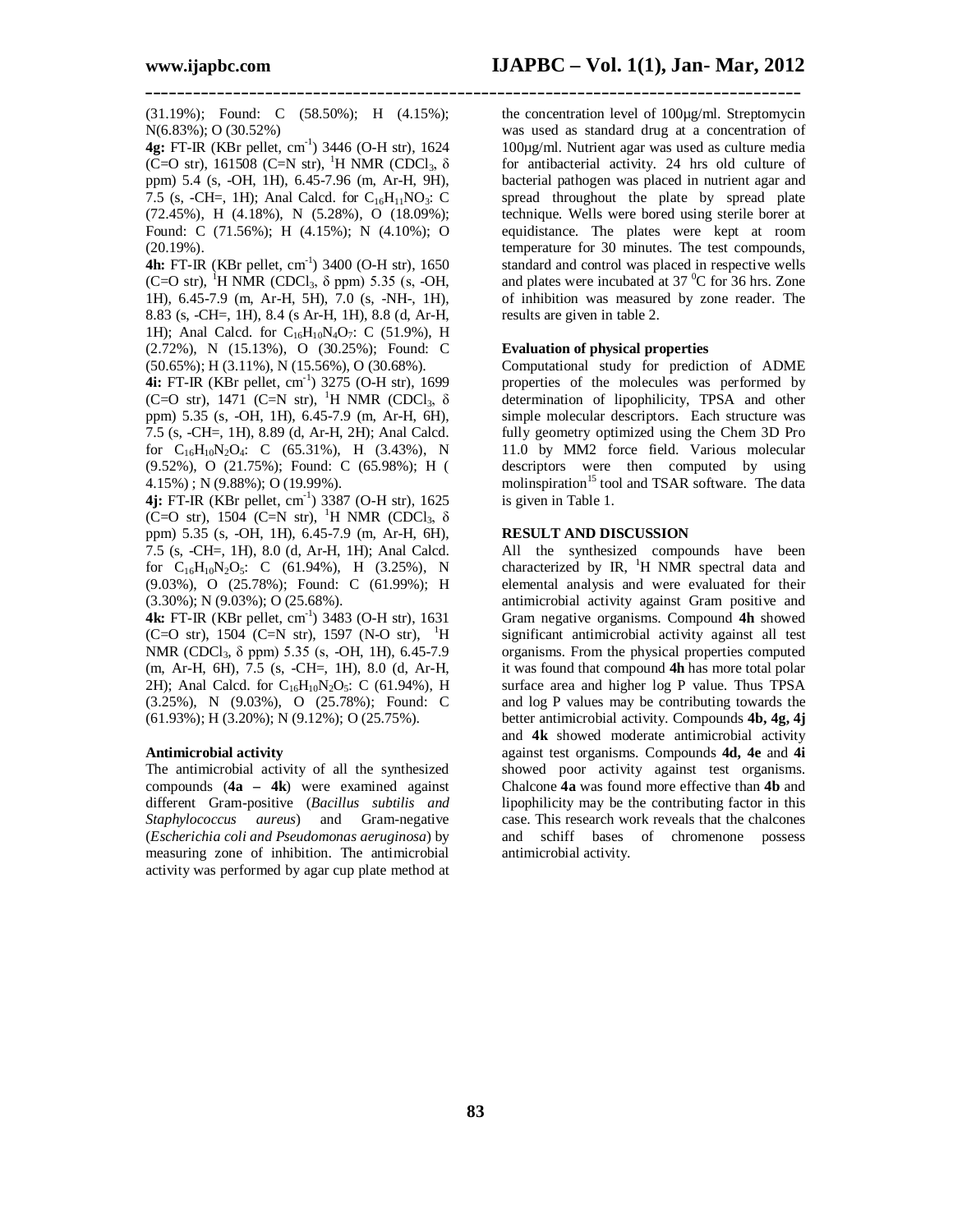

**\_\_\_\_\_\_\_\_\_\_\_\_\_\_\_\_\_\_\_\_\_\_\_\_\_\_\_\_\_\_\_\_\_\_\_\_\_\_\_\_\_\_\_\_\_\_\_\_\_\_\_\_\_\_\_\_\_\_\_\_\_\_\_\_\_\_\_\_\_\_\_\_\_\_\_\_\_\_\_\_\_\_**

### i: ZnCl<sub>2</sub>/Glacial acetic acid, ii: DMF/POCl<sub>3</sub>

**1**: Resorcinol **2**: 2,4-dihydroxyacetophenone **3**: 7-Hydroxy-3-formyl chromen-4-one Chalcones: Schiff bases: R=

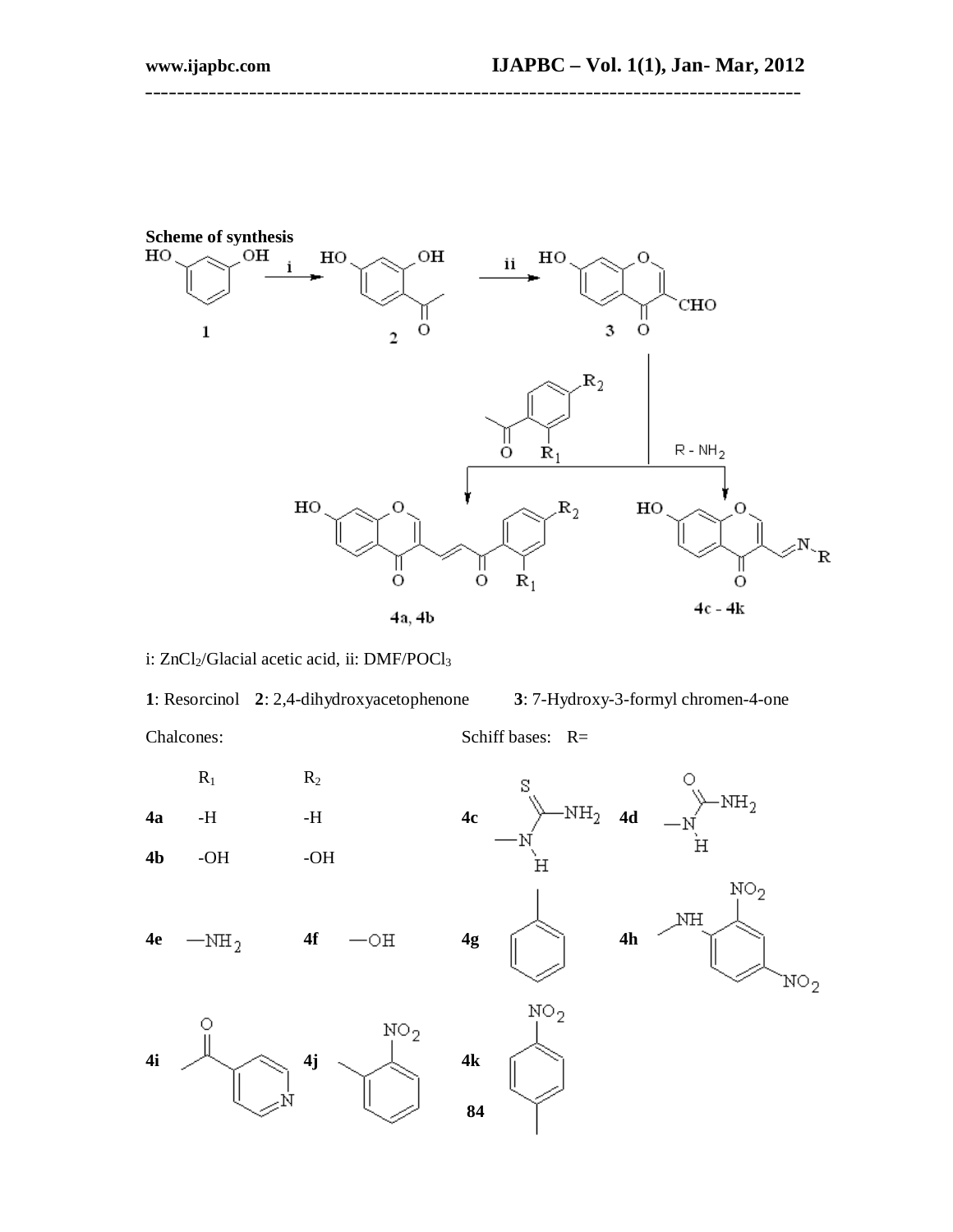| Comp                                                                                                                                                            | M.F.                 | M.W.   | $M.P/(^0C)$ | %vield | $R_f$ | LogP | <b>TPSA</b> | <b>HBA</b> | <b>HBD</b> | <b>NRB</b>    | MR    | <b>MSA</b> | TD      |
|-----------------------------------------------------------------------------------------------------------------------------------------------------------------|----------------------|--------|-------------|--------|-------|------|-------------|------------|------------|---------------|-------|------------|---------|
| 4a                                                                                                                                                              | $C_{18}H_{12}O_4$    | 292.3  | $260 - 262$ | 41.3   | 0.60  | 2.93 | 67.51       | 4          |            | 3             | 83.11 | 276.99     | 3.69019 |
| 4 <sub>b</sub>                                                                                                                                                  | $C_{18}H_{12}O_6$    | 324.28 | 140 - 143   | 81.4   | 0.82  | 2.37 | 107.96      | 6          |            | 3             | 86.50 | 290.416    | 3.34786 |
| 4c                                                                                                                                                              | $C_{11}H_9N_3O_3S$   | 263.27 | $265 - 267$ | 52.0   | 0.49  | 1.18 | 100.85      | 6          | 4          | 3             | 62.59 | 245.212    | 2.62773 |
| 4d                                                                                                                                                              | $C_{11}H_9N_3O_4$    | 247.20 | $250 - 260$ | 52.1   | 0.51  | 0.64 | 117.92      |            | 4          | 2             | 62.48 | 232.073    | 1.04122 |
| 4e                                                                                                                                                              | $C_{10}H_8N_2O_3$    | 204.18 | $258 - 259$ | 77.7   | 0.43  | 0.46 | 88.82       |            |            |               | 55.43 | 200.279    | 2.12523 |
| 4f                                                                                                                                                              | $C_{10}H_7NO_4$      | 205.16 | $270 - 272$ | 72.2   | 0.57  | 1.66 | 83.03       |            |            |               | 52.42 | 196.3      | 3.56534 |
| 4g                                                                                                                                                              | $C_{16}H_{11}NO_3$   | 265.26 | $280 - 285$ | 58.3   | 0.67  | 2.77 | 62.80       | 4          |            | 2             | 75.62 | 248.085    | 4.83744 |
| 4h                                                                                                                                                              | $C_{16}H_{10}N_4O_7$ | 370.27 | $200 - 203$ | 50.9   | 0.37  | 3.91 | 166.47      | 11         |            |               | 95.35 | 320.402    | 5.19626 |
| 4i                                                                                                                                                              | $C_{16}H_{10}N_2O_4$ | 294.26 | $236 - 238$ | 62.9   | 0.70  | 0.82 | 92.76       | 6          |            | 2             | 78.49 | 267.367    | 5.40003 |
| 4i                                                                                                                                                              | $C_{16}H_{10}N_2O_5$ | 310.26 | $55 - 57$   | 71.6   | 0.46  | 2.68 | 108.62      |            |            | 3             | 82.94 | 265.497    | 6.3218  |
| 4k                                                                                                                                                              | $C_{16}H_{10}N_2O_5$ | 310.26 | $160 - 165$ | 81.9   | 0.45  | 2.73 | 108.62      |            |            | $\mathcal{R}$ | 82.94 | 271.441    | 5.93207 |
| M.F.: Molecular formula<br>M.W.: Molecular weight<br>M.P.: Melting point<br>R <sub>f</sub> : Retention factor in TLC Log P: Octanol-water partition coefficient |                      |        |             |        |       |      |             |            |            |               |       |            |         |

**\_\_\_\_\_\_\_\_\_\_\_\_\_\_\_\_\_\_\_\_\_\_\_\_\_\_\_\_\_\_\_\_\_\_\_\_\_\_\_\_\_\_\_\_\_\_\_\_\_\_\_\_\_\_\_\_\_\_\_\_\_\_\_\_\_\_\_\_\_\_\_\_\_\_\_\_\_\_\_\_\_\_ Table 1: Physical Data of Synthesized compounds**

MSA: Molecular surface area

TPSA: Total polar surface area HBA: Hydrogen bond acceptor HBD: Hydrogen bond donor NRB: Number of rotatable bonds<br>MR: Molar refractivity MSA: Molecular surface area TD: Total dipole

| Table 2: Antimicrobial activity data of synthesized compounds |  |  |
|---------------------------------------------------------------|--|--|
|                                                               |  |  |

|              | Concentration | Zone of inhibition in mm |         |           |               |  |  |
|--------------|---------------|--------------------------|---------|-----------|---------------|--|--|
| Compound     | $(\mu$ l/ml)  | <b>B.</b> subtilis       | E. coli | S. aureus | P. aureginosa |  |  |
| 4a           | 100           | 20                       | 15      | 16        | 14            |  |  |
| 4b           | 100           | 17                       | 12      | 14        | 13            |  |  |
| 4c           | 100           | 17                       | 16      | 17        | 18            |  |  |
| 4d           | 100           | 14                       | 13      | 17        | 14            |  |  |
| 4e           | 100           | 17                       | 14      | 14        | 14            |  |  |
| 4f           | 100           | 17                       | 16      | 17        | 15            |  |  |
| 4g           | 100           | 16                       | 15      | 15        | 15            |  |  |
| 4h           | 100           | 23                       | 21      | 19        | 18            |  |  |
| 4i           | 100           | 15                       | 16      | 15        | 14            |  |  |
| 4j           | 100           | 19                       | 22      | 17        | 19            |  |  |
| 4k           | 100           | 14                       | 16      | 18        | 14            |  |  |
| Streptomycin | 100           | 26                       | 27      | 25        | 24            |  |  |

#### **CONCLUSION**

The calchone and Schiff base analogues of chromen-4-ones synthesized were found promising antibacterial agents.

#### **ACKNOWLEDGEMENT**

I would like to express my gratitude to Prof. M. N. Navale, Founder President, Sinhgad Technical Education Society, Pune and Principal, Smt. Kashibai Navale College of Pharmacy, for providing the necessary facilities during the course of this research work.

#### **REFERENCES**

- 1. The Total Synthesis of Natural Products, Volume 1, edited by John ApSimon, Wiley India Pvt. Ltd., 467-485.
- 2. El Murr MD, Cano C, Golding BT, Hardcastle IR, Hummersome M, Frigerio M, Curtin NJ, Menear K, Richrdson C, Smith GCM and Griffin RJ. 8 biarylchromen-4-one inhibitors of the DNA-dependant protein kinase (DNA-PK). Bioorganic & Medicinal Chemistry Letters. 2008;18:4885-4890.
- 3. Barve V, Ahmed F, Adsule S, Banerjee S, Kulkarni S, Katiyar P, Anson CE, Powell AK, Padhye S and Sarkar FH. Synthesis, molecular characterization, and biological

activity of novel synthetic derivatives of chromen-4-one in human cancer cells.<br>Journal of Medicinal Chemistry. Journal of Medicinal Chemistry. 2006;49(13):3800-3808.

- 4. Leahy JJ, Golding BT, Griffin RJ, Hardcastle IR, Richardson C, Rigoreau L and Smith GCM. Identification of higly potent and selective DNA – dependant protein kinase (DNA-PK) inhibitor (NU 7441) by screening of chromenone libraries. Bioorganic & Medicinal Chemistry Letters. 2004;14:6083-6087.
- 5. Annuoura H, Fukunaga A, Uesugi M, Tatsuoka T and Horikawa Y. A novel class of antagonists for metabotropic glutamate receptors, 7-(hydroxyimino) cyclopropa [b] chrome-1a-carboxylate. Bioorganic & Medicinal Chemistry Letters. 1996;6(7):763-766.
- 6. Kirkiacharian S, Tongo HG, Bastide J and Bastide P. Synthesis and angioprotective, antiallergic and antihistaminic activities of 3-benzyl-chromones (homoisoflavones). European Journal of Medicinal Chemistry. 1989;24:541-546.
- 7. Diwakar SD, Bhagwat SS, Shingare MS and Gill CH. Substituted 3-((Z)-2-(4 nitrophenyl)-2-(1H-tetrazol-5-yl)vinyl)- 4H-chromen-4-ones as novel anti-MRSA